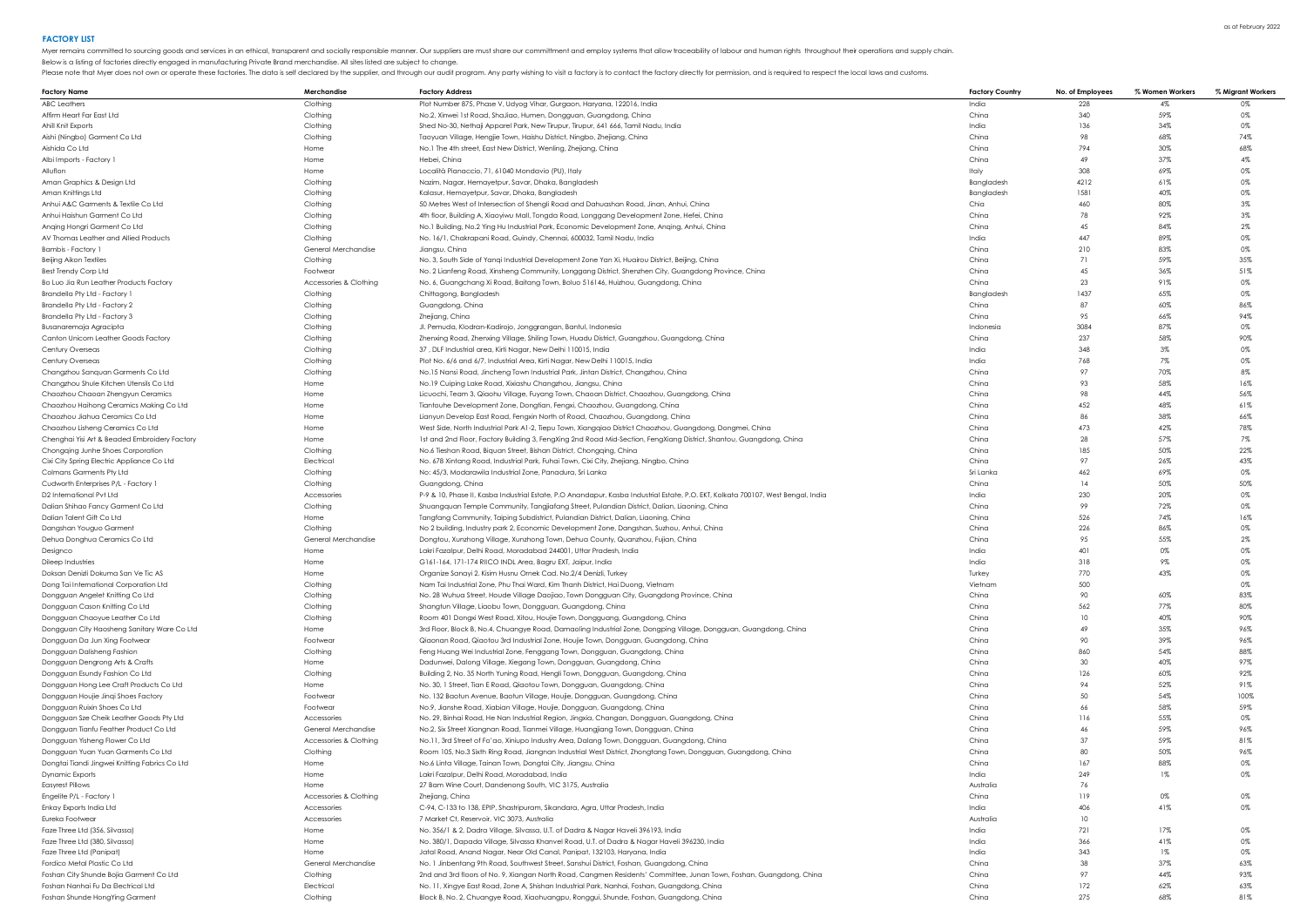Myer remains committed to sourcing goods and services in an ethical, transparent and socially responsible manner. Our suppliers are must share our committment and employ systems that allow traceability of labour and human

Below is a listing of factories directly engaged in manufacturing Private Brand merchandise. All sites listed are subject to change.

| <b>Factory Name</b>                                                                    | Merchandise             | <b>Factory Address</b>                                                                                                                                                                         | <b>Factory Country</b> | No. of Employees | % Women Workers | % Migrant Workers |
|----------------------------------------------------------------------------------------|-------------------------|------------------------------------------------------------------------------------------------------------------------------------------------------------------------------------------------|------------------------|------------------|-----------------|-------------------|
| Foshan Shunde Kidy Electrical Appliances Co Ltd                                        | Electrical              | 4th Floor, Hongmei Industry Zone, Shunfeng Hill, Daliang, Shunde, Foshan, Guangdong, China                                                                                                     | China                  | 46               | 67%             | 67%               |
| Foshan Shunde Shinechef Electric Appliance Co Ltd                                      | Electrical              | No. 3 Jinan Road, Changxing Industrial Zone, Junan Town, Shunde, Foshan, China                                                                                                                 | China                  | 47               | 47%             | 94%               |
| Foshan Shunde Strategic Garment Ltd                                                    | Clothing                | No.8-1, 7th Lane, Xingye Road, Yongxing Industrial Park, Chencun Town, Shunde, Foshan, Guangdong, China                                                                                        | China                  | 984              | 81%             | 68%               |
| Fox Optics Inc                                                                         | Accessories             | No.5 Qinyu Avenue, Shuijingtou Industrial Zone, Taimushan Town, Fuding, Fujian, China                                                                                                          | China                  | 235              | 68%             | 26%               |
| Frankle Shoes Ltd                                                                      | Footwear                | No.11, Lane 2, New Village Road, Jiaoyuan New Village, Hetian Village, Houjie Town, Dongguan, Guangdong, China                                                                                 | China                  | 62               | 58%             | 95%               |
| Fujian Dehua Jiamei Arts & Crafts Co Ltd                                               | Home                    | Donghuan Road, Longxun Town, Dehua County Quanzhou, Fujian, China                                                                                                                              | China                  | 47               | 77%             | $2\%$             |
| Fujian Dehua Zijia Crafts Co Ltd                                                       | Home                    | Ziyun Industrial Zone, Sanban Town, Dehua County, Quanzhou, Fujian, China                                                                                                                      | China                  | 48               | 56%             | 0%                |
| Fujian Fortune Art & Craft Co Ltd                                                      | Home                    | 4# Factory Building, Chen Dian Hu Industrial Centre, Ganzhe Street, Minhou, Fuzhou, Fujian, China                                                                                              | China                  | 40               | 48%             | 25%               |
| Fujian Hengxia Costume Weaving                                                         | Clothing                | No. 5 Ran Fu Road, Huihai Industrial Area, Jinjing Village, Jinjing Town, Quanzhou, Fujian, China                                                                                              | China                  | 65               | 58%             | 69%               |
| Fujian Wankai Shoes Co Ltd                                                             | Footwear                | Jiangtou Village, Chendai Town, Jinjiang City, Quanzhou, Fujian, China                                                                                                                         | China                  | 230              | 50%             | 88%               |
| Fujian Zhongkaixin Textile Technology Co Ltd                                           | Clothing                | Zhongyuan District, Xiangqian Town, Minhou County, Fuzhou City, Fujian, China                                                                                                                  | China                  | 240              | 64%             | 71%               |
| Fun Fashion Accessories - Factory 1                                                    | Accessories & Cosmetics | Shandong, China                                                                                                                                                                                | China                  | 29               | 83%             | 0%                |
| Fun Fashion Accessories - Factory 2                                                    | Accessories & Cosmetics | Guangdong, China                                                                                                                                                                               | China                  | 35               | 43%             | 0%                |
| Fun Fashion Accessories - Factory 3                                                    | Accessories & Cosmetics | Shenzhen, China                                                                                                                                                                                | China                  | 48               | 50%             | 50%               |
| Fuzhou Xinbo Arts & Crafts Co Ltd                                                      | Home                    | Chaogian Industrial Zone, Hongwei, Minhou, 350106, Fuzhou, Fujian, China                                                                                                                       | China                  | 91               | 67%             | 19%               |
| Ginwin Industry (Cambodia) Co Ltd                                                      | Clothing                | Road No. 8, Prey Chass Village, Vihear Sour Commune, Ksach Kandal District, Kandal, Cambodia                                                                                                   | Cambodia               | 483              | 93%             | $3\%$             |
| Global Treasure Co Ltd                                                                 | Home                    | No.25, 2nd Industrial Zone, Dazhou Community, Qiaotou Town, Dongguan, Guangdong, China                                                                                                         | China                  | 27               | 37%             | 48%               |
| <b>GNS Impex</b>                                                                       | Home                    | E-135, Sector 63, Noida, Gautam Budh Nagar 201301, India                                                                                                                                       | India                  | 36               | $3\%$           | 0%                |
| Gohar Textile Mills Pvt Ltd                                                            | Home                    | 3.5 KM Chak Jhumra Road Khurrianwala, Faisalabad 37630, Pakistan                                                                                                                               | Pakistan               | 1966             | $2\%$           | 0%                |
| Gold Mine Garment Co Ltd                                                               | Clothing                | 1999, 1999/1-2 Moo 7, Sukhumvit 107, A. Muang, Samutprakan 10270, Thailand                                                                                                                     | Thailand               | 458              | 89%             | 0%                |
| Golden Terry Towel                                                                     | Home                    | Jattipur Village, G. T. Road, Panipat 132103, Haryana, India                                                                                                                                   | India                  | 450              | $4\%$           | 0%                |
| Gomatha International                                                                  | Clothing                | 556/2A1, 557/2A2, V.N Complex, 15 Velampalayam Ring Road, Sirupooluvapatti P.O, Tirupur 641603, India                                                                                          | India                  | 243              | 33%             | 0%                |
| Great Yo Co Ltd                                                                        | Accessories             | No. 612, Yanxin Street, Yongkang District, Tainan City, Taiwan Tainan City, Taiwan                                                                                                             | Taiwan                 | 79               | 71%             | 14%               |
| Greenfields Christmas Tree Manufactory                                                 | General Merchandise     | No. 88 Ronghua Road, Huangcheng Mid Road Duozhu Town, Huidong County, Huizhou, Guangdong, China                                                                                                | China                  | 91               | 33%             | 98%               |
| Guangdong Bihong Enterprises Co Ltd                                                    | Home                    | Yangdong wanxiang industrial transfer Industrial Area, Beiguan Town, Yangjiang, Guangdong, China                                                                                               | China<br>China         | 40<br>80         | 38%<br>39%      | 68%<br>83%        |
| Guangdong Laigesi Industrial Co Ltd                                                    | Footwear                | The middle of Longxing Road, Jiedong Economic & Development Zone, Jieyang City, Guangdong, China                                                                                               | China                  | 243              | 56%             | 83%               |
| Guangdong Welland Technology<br>Guangdong Xinbao Electrical Appliances Holdings Co Ltd | Home<br>Electrical      | (2nd Floor Building B) No. 85 Minying Science & Technology Park, North Donghe, Shiqi District, Zhongshan, Guangdong, China<br>South Zhenghe Road, Leliu Town, Shunde, Foshan, Guangdong, China | China                  | 18993            | 38%             | 69%               |
| Guangxi Sanhuan Ceramic Town Development                                               | Home                    | Ceramic Industrial Park, Beiliu, Guangxi, China                                                                                                                                                | China                  | 485              | 82%             | 0%                |
| Guangzhou Ho Wing Textile Co Ltd                                                       | Clothing                | No. 1 Qinglong Road, Dalong Street, Panyu District, Guangzhou, Guangdong, China                                                                                                                | China                  | 148              | 61%             | 69%               |
| Guangzhou Liding Leather Industry                                                      | <b>Accessories</b>      | 1-4 Floor, No.5 of 30th Lane, Liu Qun Team 1, Lianhe Village, Shiling Town, Huadu, Guangzhou, China                                                                                            | China                  | 45               | 67%             | 98%               |
| Guangzhou Lishang Leather                                                              | <b>Accessories</b>      | Xingye Road South, Huo Zhuan Wu, Zhenxing Village, Shiling Town, Huadu, Guangzhou, Guangdong, China                                                                                            | China                  | 96               | 51%             | 99%               |
| Guangzhou Panyu Weilida Garment Co Ltd                                                 | Clothing                | No. 3, Xinfa Road, Shigang Dongcun Industrial District, Dalong Street, Panyu District, Guangzhou, Guangdong, China                                                                             | China                  | 93               | 69%             | 70%               |
| Guangzhou Yilan (Elan) Bags                                                            | Accessories             | Gegang Road 2, Shiling Town, Huadu, Guangzhou, Guangdong, China                                                                                                                                | China                  | 49               | 4%              | 96%               |
| Guangzhou Zhuofeng Garment Co Ltd                                                      | Clothing                | Wushe Development Area, Xizhou Village, Xintang Town, Zengcheng, Guangzhou, China                                                                                                              | China                  | 88               | 57%             | 76%               |
| Gurok Turizm ve Madencilik AS                                                          | Home                    | Inköy Mahallesi Eskisehir Karayolu Bulvari No:96 Merkez, Kutahya, Turkey                                                                                                                       | Turkey                 | 648              | 18%             | 4%                |
| Haian Funtex Apparel                                                                   | Clothing                | Jianghai Road, Yangzhuang Industrial Park, Libao Town, Haian City, Nantong, Jiangsu, China                                                                                                     | China                  | 63               | 92%             | $2\%$             |
| Haining Heye Fashion Knitting Co Ltd                                                   | Clothing                | 1F, 2F, 3F, Building 5, No.305 Gushui Road, Haining Eco & Dev Zone, Haining, Jiaxing, Zhejiang, China                                                                                          | China                  | 44               | 66%             | 32%               |
| <b>Haining Meite Knitting Factory</b>                                                  | Clothing                | Haichang Economic Development Zone, Haining, Jiaxing, Zhejiang, China                                                                                                                          | China                  | 31               | 65%             | 19%               |
| Haining Wanlu Knitwear Co Ltd                                                          | Clothing                | Pengdun Market Town, Yuanhua Town, Haining City, Zhejiang, China                                                                                                                               | China                  | 155              | 66%             | 18%               |
| Haiyang Zaochen Garments                                                               | Clothing                | West First of Haijin Road, Bicheng Industrial Park, Haiyang City, Shandong Province, China                                                                                                     | China                  | 118              | 70%             | 0%                |
| Hangzhou Huafang Fabric Co Ltd                                                         | Home                    | No. 58, Zhujiadun, Daan Village, Chongxian Street, Yuhang District, Hangzhou, Zhejiang, China                                                                                                  | China                  | 79               | 68%             | 29%               |
| Hangzhou Jinye Fashion Corp Ltd                                                        | Clothing                | No.1 Yaojia Road, Liangzhu Community, Yuhang District, Hangzhou, Zhejiang, China                                                                                                               | China                  | 297              | 64%             | 90%               |
| Hangzhou Yutu Spinning And Knitting                                                    | Accessories             | No.318 Longfu Road, Hengcun Town, Tonglu County, Hangzhou City, Zhejiang Province                                                                                                              | China                  | 87               | 54%             | 45%               |
| Hebei Cloudland Textiles Science & Technology                                          | Home                    | Building 19, Junding Science and Technology Park, No. 81 Bishui Street, Shanyincun Town, Luquan District, Shijiazhuang                                                                         | China                  | 225              | 15%             | 0%                |
| Hebei Sanxia Kitchenware Techonology Co Ltd                                            | Home                    | (1) North of Qinan Road, Longyao, Xingtai, Hebei, China (2) Deren Road, Longyao County, Xingtai City, Hebei, China                                                                             | China                  | 1197             | 45%             | 0%                |
| Hengyi Woodware (Zhongshan) Ltd                                                        | Home                    | No. 5, Yongyi San Road, Yongxing Industrial Area, Henglan, Zhongshan, Guangdong, China                                                                                                         | China                  | 46               | 33%             | 98%               |
| Hession Electronic Co Ltd                                                              | Home                    | 303, 3rd Floor, Building 2, No.3, Futian 7th Road, Port Town, Zhongshan, China                                                                                                                 | China                  | 24               | 63%             | 63%               |
| Hoa Tho Textile Garment                                                                | Clothing                | 36 Ong Ich Duong Street, Hoa Tho Dong Ward, Cam Le District, Da Nang City, Vietnam                                                                                                             | Vietnan                | 2264             | 78%             | 100%              |
| Hong Fa Handicraft (Huizhou Cheng Zhi) Co Ltd                                          | General Merchandise     | Laowu Area, Chanjing Village, Xinxu Town, Huiyang District, Huizhou, Guangdong, China                                                                                                          | China                  | 15               | 47%             | 87%               |
| Hong Fa Handicraft Products Co Ltd                                                     | General Merchandise     | Industrial Park, Li Hu Town, Puning City, Guangdong, China                                                                                                                                     | China                  | 30               | 17%             | 0%                |
| Huaian Donglai Garments Ltd                                                            | Clothing                | South Side of Jiujiang Road, Industrial Park, Huaiyin District, Jiangsu, China                                                                                                                 | China                  | 72               | 90%             | $1\%$             |
| Huaian Lianshui Yufei Clothing                                                         | Clothing                | No.65, Xiangzhang Road, Manufacturing District, Liancheng Town, Lianshui County, 223400 Huaian, Jiangsu, China                                                                                 | China                  | 43               | 79%             | 0%                |
| Huaian THC Plastic Co                                                                  | Home                    | No. 9, Hongsheng Road, Huaian Economic & Technological Zone, Huaian City, Jiangsu, China                                                                                                       | China                  | 450              | 35%             | 25%               |
| Huainan Xuran Garment Co Ltd                                                           | Clothing                | Floor 1, Building 2, Chaoyang East Road, Huainan Economic And Technological Development Zone, Anhui Province, China                                                                            | China                  | 43               | 91%             | 0%                |
| Huidong Huangbu Junyi Shoes                                                            | Footwear                | F Building (No.2, Alley 12, Haibin No.3 Street), M Area, Haibin Industrial Zone (Section One), Huangbu Town, Huidong County, Huizhou, China                                                    | China                  | 48<br>27         | 46%             | 96%               |
| Huizhou Heng Feng Yuan Glass<br>Huizhou Hongsheng Shoes Co Ltd                         | Home<br>Footwear        | Shangqiao Village Group, Changbu Village, Xinxu Town, Huiyang District, Huizhou City, Guangdong, China                                                                                         | China<br>China         | 241              | $30\%$<br>44%   | 96%<br>83%        |
| Huizhou Jiataiyuan Crafts Co Ltd                                                       | General Merchandise     | 14, 16, 18, 20 Building C Huajiang Developing, 2nd Haibing Road, Huangbu, Huidong, Huizhou, Guangdong, China<br>18 Meters East of Guanyinge Town, Boluo County, Huizhou, Guangdong, China      | Chino                  | 34               | 38%             | 82%               |
| Huizhou Luen Yau Art & Crafts Manufactory Ltd                                          | Home                    | Huang Dong Village, Zhen Long Town, Huiyang District, Huizhou, Guangdong, China                                                                                                                | China                  | 21               | 52%             | 81%               |
| Huizhou Yojia Fashion Factory Ltd                                                      | Clothing                | Gate 2, No.16, Longhu 10 Road, Shuikou Town, Huicheng District, Huizhou, Guangdong, China                                                                                                      | China                  | 65               | 57%             | 75%               |
| HUL International - Factory 1                                                          | Home                    | Zhejiang, China                                                                                                                                                                                | China                  | 247              | 46%             | 86%               |
| HUL International - Factory 2                                                          | Home                    | Shandong, China                                                                                                                                                                                | China                  | 194              | 84%             | $1\%$             |
| HUL International - Factory 3                                                          | Home                    | Panipat, India                                                                                                                                                                                 | India                  | 25               | $0\%$           | 0%                |
| HUL International - Factory 4                                                          | Home                    | Zhejiang, China                                                                                                                                                                                | China                  | 90               | 78%             | 79%               |
| HUL International - Factory 5                                                          | Home                    | Zhejiang, China                                                                                                                                                                                | China                  | 36               | 67%             | 81%               |
| HUL International - Factory 6                                                          | Home                    | Jiangsu, China                                                                                                                                                                                 | China                  | 127              | 67%             | 81%               |
| HUL International - Factory 7                                                          | Home                    | Zhejiang, China                                                                                                                                                                                | China                  | 46               | 61%             | 63%               |
| Hunan Quanxiang Ceramics Corp Ltd                                                      | Home                    | Fenghuang Road, Liling Economic Development Zone, Zhuzhou, Liling, Hunan, China                                                                                                                | China                  | 595              | 42%             | 0%                |
| Hwa Hsiang Co Ltd                                                                      | Home                    | No. 204-8, Tanding, Xinshi District, Tainan, 74449, Taiwan                                                                                                                                     | Taiwan                 | 8                | 75%             | 0%                |
| I A Leather (India) Pvt Ltd                                                            | Footwear                | Plot No. 1179-1181 Wajidpur, Jajmau, Kanpur Nagar, India                                                                                                                                       | India                  | 84               | 0%              | 0%                |
| <b>ID Exports</b>                                                                      | <b>Accessories</b>      | D-78, Sector 6, Noida, Uttar Pradesh 201301, India                                                                                                                                             | India                  | 28               | 39%             | 0%                |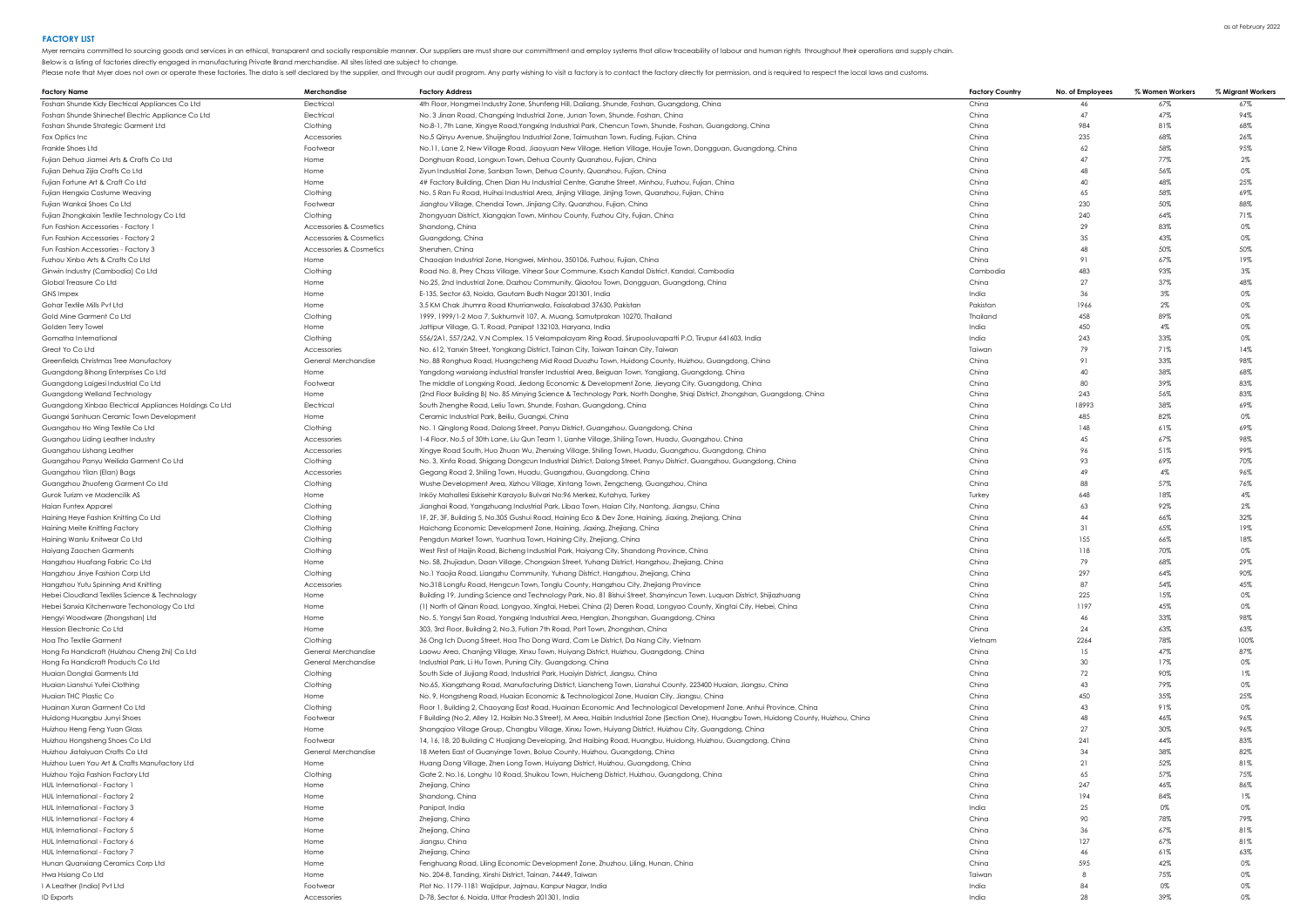Pure Products International - Factory 1

Myer remains committed to sourcing goods and services in an ethical, transparent and socially responsible manner. Our suppliers are must share our committment and employ systems that allow traceability of labour and human Please note that Myer does not own or operate these factories. The data is self declared by the supplier, and through our audit program. Any party wishing to visit a factory is to contact the factory directly for permissio

Below is a listing of factories directly engaged in manufacturing Private Brand merchandise. All sites listed are subject to change.

| <b>Factory Name</b>                                                    | Merchandise                | <b>Factory Address</b>                                                                                                                                         | <b>Factory Country</b> | No. of Employees | % Women Workers | % Migrant Workers |
|------------------------------------------------------------------------|----------------------------|----------------------------------------------------------------------------------------------------------------------------------------------------------------|------------------------|------------------|-----------------|-------------------|
| Indo Count Industries Ltd                                              | Home                       | Home Textiles Division, Plot No. T-3, Five Star Kagal Hatkalangale, MIDC, Industrial Area, At/Post - Talangade Kolhapur 416236, India                          | India                  | 1968             | 13%             | 0%                |
| Jeeva Garments                                                         | Clothing                   | 158/2B, lyyappa Nagar, Pooluvapatti Road, Tirupur 641602, Tamilnadu, India                                                                                     | India                  | 89               | 30%             | 0%                |
| Jiangmen Haojia Metal Products Co Ltd                                  | Home                       | No.118, Jincheng Road, Xinhui Borough, Jiangmen, Guangdong, China                                                                                              | China                  | 47               | 57%             | 81%               |
| Jiangsu Dalijia Fashion                                                | Clothing                   | No.366, South of Yongfeng Bridge, Huangqiao Town, Taixing City, Jiangsu, China                                                                                 | China                  | 98               | 76%             | 9%                |
| Jianasu Gaochun Ceramics Co Ltd                                        | Home                       | No.8 Jingshan Road, Economic Development Zone, Gaochun District, Nanjing, Jiangsu, China                                                                       | China                  | 325              | 65%             | 0%                |
| Jiangsu Sainty Jintan Garments Co Ltd                                  | Clothing                   | No.218 Huacheng Road, Jintan District, Changzhou, Jiangsu, China                                                                                               | China                  | 157              | 65%             | 37%               |
| Jiangsu Songhui Fashion Co Ltd                                         | Clothing                   | 2/F, Block 1, Antong Stone Building, No.3 West Renmin Road, Wujin District, Changzhou, Jiangsu, China                                                          | China                  | 204              | 81%             | 60%               |
| Jiangsu Sunshine Co Ltd                                                | Clothina                   | Xingqiao Town, Jiangyin City, Wuxi City, Jiangsu, China                                                                                                        | China                  | 3170             |                 |                   |
| Jiaxing Am Esense Garment Co Ltd                                       | Clothina                   | Building 16, Zhenbei Street South, Yuxin Town, Nanhu District, Jiaxing, Zhejiang, China                                                                        | China                  | 119              | 84%             | 26%               |
| Jiaxing Chengxin Garment Co Ltd                                        | Clothing                   | No.4 & No.5 Building, Zhejiang Jiaxin Silk Industrial Zone, Jiaxing, Zhejiang, China                                                                           | China                  | 475              | 61%             | 63%               |
| Jiaxing City Jinglong Socks                                            | Clothing                   | Industrial Park, Baibu Town, Haiyan County, Jiaxing, Zhejiang, China                                                                                           | China                  | 64               | 81%             | 34%               |
| Jiaxing Daqin Apparel Co Ltd                                           | Clothing                   | No. 472, Heping Street, Jiaxing, Zhejiang, China                                                                                                               | China                  | 45               | 78%             | 56%               |
| Jiaxing Datang Garment Co Ltd                                          | Clothing                   | Yuxin Town Industry Zone, Nanhu, Jiaxing, Zhejiang, China                                                                                                      | China                  | 97               | 79%             | 25%               |
| Jiaxing Yuehao Fashion Co Ltd                                          | Clothing                   | 3/F, South Block 1, Zhenbei Road, Yuxin Town, Nanhu District, Jiaxing, Zhejiang, China                                                                         | China                  | 28               | 86%             | 32%               |
| Jinjiang Aide Fashion Co Ltd                                           | Clothina                   | No.77 Jinde Road, Sanou Village, Yinglin Town, Jinjiang, Fujian, China                                                                                         | China                  | 176              | 63%             | 44%               |
| Jinjiang Dajin Garment Manufacturing                                   | Clothina                   | 5THF Building B4 Septwolves Industry Jinjing Community, Jinjing Town, Jinjiang, Quanzhou, Fujian, China                                                        | China                  | 49               | 69%             | 47%               |
| Jinjiang Geek Fashion Co Ltd                                           | Clothing                   | No. 8, Jiangping Road West, Xieqiao Town, Jingjiang City, Taizhou, Jiangsu, China                                                                              | China                  | 127              | 57%             | 0%                |
| Jinjiang Man Duo Garment Co Ltd                                        | Clothing                   | No.40, Xunkeng Area, Sanken Village, Jinjing Town, Quanzhou, Fujian, China                                                                                     | China                  | 99               | 74%             | 58%               |
| Jinjiang Wancheng Garments Co Ltd                                      | Clothing                   | No.8, Dagongshan Road, Cizao Packaging & Printing Industrial Park, Jinjiang, Fujian, China                                                                     | China                  | 228              | 57%             | 72%               |
| Ju Shena Glass Co Ltd                                                  | Home                       | Liwu Village, Miaobianwang Precinct, Shipai Town, Dongguan, Guangdong, China                                                                                   | China                  | 46               | 43%             | 89%               |
| Jurong Xingtai Garment and Interling                                   | Clothing                   | Fuyuan Road, Economic Development Zone Jurong, Jiangsu, China                                                                                                  | China                  | 95               | 82%             | $4\%$             |
| Kailian Leather Good:                                                  | Accessories                | No. 9 Zhongxin Road, Huzhou Village, Banfu Town, Zhongshan, Guangdong, China                                                                                   | China                  | 49               | 67%             | 63%               |
| Kavset Exports Pvt Ltd                                                 | Home                       | D-66, Site-IV, Kasna Industrial Area, Greater Noida, Uttar Pradesh, India                                                                                      | India                  | 167              | 11%             | 0%                |
| King Tai Knitting Factory Ltd                                          | Clothing                   | No. 129, Four Li Nan Road, Da Ping Management, Tangxia, Dongguan, Guangdong, China                                                                             | China                  | 180              | 28%             | 29%               |
| Kohinoor Textile Mills Ltd                                             | Home                       | Peshawar Road, Rawalpindi, Pakistan                                                                                                                            | Pakistar               | 2784             | 10%             | $0\%$             |
| Langshi Garments & Weaving                                             | Clothing                   | Sanou Industrial Park, Yinglin Town, Jinjiang, Fujian, China                                                                                                   | China                  | 145              | 49%             | 69%               |
| Li & Tree Crafts Ltd                                                   | Home                       | Heshan Village, Yuanzhou Town, Boluo County, Huizhou, Guangdong, China                                                                                         | China                  | 48               | 46%             | 100%              |
| Loftex China Ltd                                                       | <b>General Merchandise</b> | No.87 Wutong 6 Road, Binbei Street, Bincheng District, Binzhou, Shandong, China                                                                                | China                  | 2195             | 60%             | 0%                |
| Loop Leather Co                                                        | Accessories                | 40-46 Western Avenue, Tullamarine, VIC 3043 Australia                                                                                                          | Australic              | 10               | 0%              | 0%                |
| Mahajan Overseas (Barhi)                                               | Home                       | Plot No. 686, HSIIDC, Barhi, Sonepat 131101, India                                                                                                             | India                  | 216              | 19%             | 0%                |
| Mahaian Overseas (Karur)                                               | Home                       | No. 1, Anna Nagar, Thonimalai, Karur, Tamil Nadu 639005, India                                                                                                 | India                  | 34               | 62%             | 0%                |
|                                                                        | Home                       |                                                                                                                                                                | India                  | 25               | 8%              | 0%                |
| Marcellia Exports Pvt Ltd<br>Martco Export Pvt Ltd                     | Home                       | Plot No. 250, Sector 57, Phase-4, HSIIDC, Kundli, Sonipat, Haryana 131028, India<br>NH-24, Lodhipur Rajput, Delhi Road, Moradabad, Uttar Pradesh 244001, India | India                  | 279              | 0%              | $0\%$             |
| Millenarie Cutlery Manufacturing Co Ltd                                | Home                       | No.8, Na Huo Industrial District, Yangdong Yangjiang, Guangdong, China                                                                                         | China                  | 1164             | 42%             | 49%               |
| Mittal International                                                   | Home                       | Plot No.275, Sector-29, Part-II, Panipat 132103, Harvana, India                                                                                                | India                  | 462              | $5\%$           | 0%                |
| Momtex Expo Ltd                                                        | Home                       | Kongsarodi, Panchdona, Sadar, Narsingdi, Bangladesh                                                                                                            | Bangladesh             | 3993             | 28%             | 0%                |
| Muthu Export House                                                     | Home                       | 25 New Salem Bye Pass Road, Karur 639006, India                                                                                                                | India                  | 31               | 87%             | 0%                |
| Nabo Jewelry Co Ltd                                                    | Accessories                | Century Mercure Building 3-603, Liuting Sub District, Chengyang District, Qingdao, Shandong, China                                                             | China                  | 19               | 58%             | 21%               |
| Nantong Dayang Garments Co Ltd                                         | Clothing                   | No.30, Fuxing Road, Nantong Economic Technological Development Area, Nantong, Jiangsu, China                                                                   | China                  | 61               | 69%             | 61%               |
| Nantong Huasi Fashion Co Ltd                                           | Clothing                   | No.170, Ninghai South Road, Chengdong Town, Haian City, Nantong, Jiangsu, China                                                                                | China                  | 63               | 94%             | $0\%$             |
| Nantong Magnolia Textile Products Co Ltd                               | Home                       | No.118, Tongyang Road, Chahe Town, Rudong County, Nantong, Jiangsu, China                                                                                      | China                  | 28               | 93%             | $4\%$             |
| Nantona Nuochi Clothina Co Ltd                                         | Clothina                   | No.88, Xingtai Road, Santang Industrial Park, High-Tech Zone, Haian Town, Nantong, Jiangsu, China                                                              | China                  | 46               | 91%             | 0%                |
| Nantong Oukai Fashion Co Ltd                                           | Clothing                   | A10 Zhongchuang Industrial Zone, No.1 Weiliu Road, Tangdian Street, Xinyi, Xuzhou, Jiangsu, China                                                              | China                  | 79               | 95%             | 4%                |
| Neha Garments                                                          | Home                       | Building No. BC, Ground-1st and 2nd floor, Shree Rajlaxmi Commercial Complex, Thane-Bhiwandi road, Village-Kalher, Bhiwandi-421302, Ma                         | India                  | 750              | 59%             | 0%                |
| Newsun Shoes                                                           | Footwear                   | No.10, Lixin Guangda Road, Dongcheng Street, Dongguan, Guangdong, China                                                                                        | China                  | 62               | 53%             | 95%               |
| Ngoc Dong Ha Nam Handicrafts Export Co Ltd                             | Home                       | Hoang Dong Industrial Zone, Hoang Dong Ward, Duy Tien Town, Hanam Province, Vietnam                                                                            | Vietnam                | 21               | 90%             | 0%                |
| Ningbo Aobao Elec Appliance Co Ltd                                     | Home                       | No.8, Xinyang Road, Shaoxiang Village, Langxia Street, Yuyao, Ningbo, Zhejiang, China                                                                          | China                  | 538              | 64%             | 72%               |
| Ningbo Careline Electric Appliance Co Ltd                              | Electrical                 | (1) No.888, Weiyi Road, Andong Industrial Zone, Hangzhou Bay New Zone, Ningbo, China (2) No.558, Weier Road, Andong Industrial Zone, Ha                        | China                  | 2844             | 47%             | 87%               |
| Ningbo Chuanfang Knitting                                              | Clothing                   | No.199 Meidisi Road, Wuxiang Industrial Estate, Yinzhou District, Zhejiang, China                                                                              | China                  | 74               | 59%             | 73%               |
| Ninabo Evernice Fashion Co Ltd                                         | Clothing                   | Houyang Industrial Park, Dancheng Town, Xiangshan County, Zhejiang, China                                                                                      | China                  | 48               | 79%             | 31%               |
| Ningbo Haishu Ethereal Garments Co Ltd                                 | Clothing                   | No.3 Back Wenjiangan, Shenjiao Village, Gulin Town, Haishu District, Ningbo, Zhejiang, China                                                                   | China                  | 75               | 76%             | 32%               |
| Ningbo Hengning Digital Printing Co Ltd                                | Clothina                   | No.235 Yingzhou Road, Juexi Street, Xiangshan County, Ningbo, Zhejiang, China                                                                                  | China                  | 37               | 38%             | 86%               |
| Ninabo Huavi Garments (Fiocco)                                         | Clothina                   | No.11. Donagian Lake Area, Yinxian Avenue, Ninabo, Zheijana, Ching                                                                                             | China                  | 132              | 95%             | 79%               |
| Ningbo Huazhong Apparel Co Ltd                                         | Clothina                   | No.2, Jianye Road, Danxi Street, Xiangshan County, Ningbo, Zhejiang, China                                                                                     | China                  | 45               | 76%             | 56%               |
| Ningbo Meiyu Electrical Appliance Co Ltd                               | Electrical                 | No.1 Yaobei Road, Simen Town, Yuyao City, Ningbo, Zhejiang, China                                                                                              | China                  | 46               | 65%             | 30%               |
| Ningbo Milksilk Garment Co Ltd                                         | Clothing                   | No.6 Minan Road, Juexi Street, Xiangshan, Ningbo, Zhejiang, China                                                                                              | China                  | 97               | 67%             | 70%               |
| Ninabo Weifena Houseware                                               | Home                       | No.128 Buzhena East Road, Ninabo, Zheijana, China                                                                                                              | China                  | 20               | 60%             | 0%                |
| Ningbo Well Faith (Far East) Garment Co Ltd                            | Clothing                   | Ejing Village, Gulin Town, Haishu District, Ningbo, Zhejiang, China                                                                                            | China                  | 220              | 76%             | 61%               |
| Ningbo Xiermei Kitchenware Co Ltd                                      | Home                       | No.99, Longzhen Road, Nongkenchang, Longshan Town, Cixi, Zhejiang, China                                                                                       | China                  | 247              | 42%             | 0%                |
|                                                                        | Clothing                   |                                                                                                                                                                | China                  | 48               | 56%             | 31%               |
| Ningbo Zhenhai Jiayu Sweater Knitting Co Ltd<br>Ninafena Craft Product | Home                       | No 1 Gengyu Road, Guisi, Luotuo Street, Zhenhai, Ningbo, China                                                                                                 | China                  | 49               | 35%             | 96%               |
|                                                                        |                            | Zhenhua Industrial Area, Tielukeng Village, Qishi Town, Dongguan, Guangdong, China                                                                             |                        | 1190             | 9%              |                   |
| Nishat Mills Ltd (Sewing Unit)                                         | Home                       | 5-KM, NishatAvenue Off 22-KM, Ferozepur Road, Lahore                                                                                                           | Pakistan               | 447              |                 | $0\%$             |
| Om Sai Enterprises                                                     | Home                       | Bldg No. A-10, 1st and 2nd floor, Bldg No. D-11, Gala No. 1 & 2, Prithvi Complex, Kalher Village, Bhiwandi, Thane 421302, Maharashtra, India                   | India<br>China         | 319              | 42%<br>73%      | 34%               |
| Orient Rongheng Lingerie Co Ltd                                        | Clothing                   | No.6 Fodu Road, Economic Development Zone, Wenshang, Jining, Anhui, China<br>Guanazhou, China                                                                  | China                  | 33               | 58%             | $3\%$<br>70%      |
| Paragold Distributors Pty Ltd - Factory 1                              | Accessories & Clothing     |                                                                                                                                                                |                        |                  |                 |                   |
| Pearl Apparels                                                         | Clothing                   | Plot Bo-585, Sector 37, Pace City-II, Gurgaon, Haryana 122001, India                                                                                           | India                  | 498              | 15%             | 0%                |
| Picard Banaladesh Ltd                                                  | Accessories                | Boro Rangamatia, Kathgora, Ashulia, Savar, Dhaka, Bangladesh                                                                                                   | Banaladesh             | 1420             | 60%<br>72%      | 0%                |
| Portofino Trading P/L - Factory 1                                      | Clothina<br>Clothing       | Zhejiang, China                                                                                                                                                | China<br>India         | 210<br>590       | 5%              | 7%<br>0%          |
| Portofino Trading P/L - Factory 2                                      |                            | Harvana, India                                                                                                                                                 |                        |                  |                 |                   |

PT Pan Rama Vista Garment Industries (Unit 2) Clothing Clothing Jalan Raya Solo, Purwodadi Km 8.5 Selokaton RT03 RW07, Gondangrejo Karanganyar, Jawa Tengah, Indonesia Indonesia 19 19 73% 73% 0% e Pujiang County Shengkai Textile Factory والمستحدث المستحدث المستحدث المستحدث المستحدث المستحدث المستحدث المستحدث المستحدث المستحدث المستحدث المستحدث المستحدث المستحدث المستحدث المستحدث المستحدث المستحدث المستحدث المستح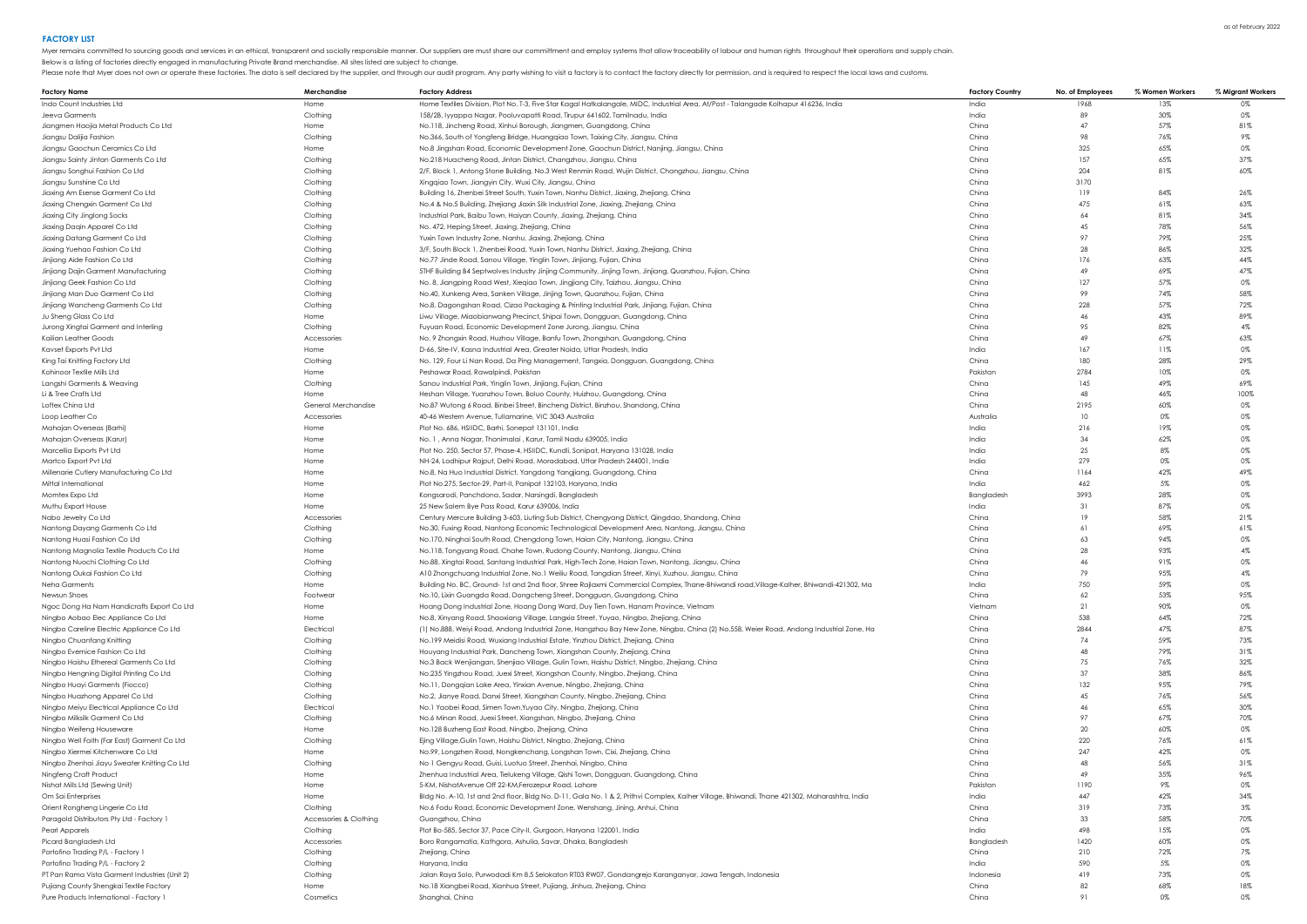Myer remains committed to sourcing goods and services in an ethical, transparent and socially responsible manner. Our suppliers are must share our committment and employ systems that allow traceability of labour and human

Below is a listing of factories directly engaged in manufacturing Private Brand merchandise. All sites listed are subject to change.

| <b>Factory Name</b>                              | Merchandise            | <b>Factory Address</b>                                                                                                               | <b>Factory Country</b> | No. of Employees | % Women Workers | % Migrant Workers |
|--------------------------------------------------|------------------------|--------------------------------------------------------------------------------------------------------------------------------------|------------------------|------------------|-----------------|-------------------|
| Pure Products International - Factory 2          | Cosmetics              | Shenzhen, China                                                                                                                      | China                  | -58              | 0%              | 0%                |
| Putian Yingxing Footwear Co Ltd                  | Footwear               | High Tech Industrial Development Zone, Hanjiang District, Putian, Fujian, China                                                      | China                  | 230              | 56%             | 37%               |
| Qingdao Blue Gate Food Co Ltd                    | General Merchandise    | Daheliu Village, Zhangying Town, Jiaozhou City, Qingdao, China                                                                       | China                  | 95               | 46%             | 3%                |
| Qingdao Chinastar Textile Co Ltd                 | Clothing               | The Southwest Of Xindian Village, Jiulong Sub-District Office, Jiaozhou City, Qingdao, Shandong, China                               | China                  | 49               | 86%             | 0%                |
| Qingdao Hanshin Art & Crafts                     | Accessories            | 206 Guocheng Road, Chengyang District, Qingdao, Shandong, China                                                                      | China                  | 68               | 75%             | 12%               |
| Qingdao Horizon Homewares Co Ltd                 | Home                   | Houjin Community Committee 500 Meters West, Xifu Town, Chengyang District, Qingdao, Shandong, China                                  | China                  | 12               | 83%             | 17%               |
| Qingdao Verse Jewelry Co Ltd                     | Accessories            | No.11, Xierong Road, Chengyang District, Qingdao, Shandong, China                                                                    | China                  | 44               | 70%             | 0%                |
|                                                  | Home                   |                                                                                                                                      | China                  | 215              | 73%             | 0%                |
| Qingdao YLS Textiles Co Ltd (Zhida)              |                        | No.168 Fumin Road, Jiaodong Industrial Zone, Jiaozhou, Qingdao, Shandong, China                                                      |                        |                  |                 |                   |
| Qingyang County Jiayi Clothing Co Ltd            | Clothing               | East River of Industry Zone, Qingyang County, Chizhou City, Anhui, China                                                             | China                  | 95               | 91%             | 0%                |
| Qixian Haiyang Glassware Factory                 | Home                   | Xiashen Village, Zhaoyu Town, Qixian, Jinzhong, Shanxi, China                                                                        | China                  | 96               | 67%             | 0%                |
| Quanzhou Boheng Household Products Co Ltd        | Home                   | No. 208, Zaozaimao, Xiamei Village, Xiamei Town, Nan'an Quanzhou, Fujian, China                                                      | China                  | 28               | 39%             | 82%               |
| Quanzhou Louis Knitted Garment Co Ltd            | Clothing               | North Xingxian Road, Xinbu Community, Fuqiao, Licheng District, Quanzhou, Zhejiang, China                                            | China                  | 92               | 67%             | 78%               |
| Quanzhou Qingfeng Arts & Crafts Co Ltd           | Home                   | No. 1 Hengtai Road, Shuangyang Street, Luojiang District, 362011 Quanzhou, Fujian, China                                             | China                  | 45               | 44%             | 96%               |
| Quanzhou YuanShun Garments                       | Clothing               | A Building, Jinda Industrial Zone, Dongxi New Area, Honglai Town, Nanan City, Quanzhou, Fujian, China                                | China                  | 69               | 80%             | $1\%$             |
| Quzhou Temeishu Shoes Co Ltd                     | Footwear               | No.28, Zijing North Road, Furong Village, Qiuchuang Town, Changshan County, Quzhou City, Zhejiang, China                             | China                  | 184              |                 |                   |
| Riva Creations                                   | Home                   | 1st floor and Ground floor, O Wing, Rajlaxmi Commercial Complex, Thane Bhiwandi Raod, Kalher Village, Bhiwandi 421302, Mumbai, India | India                  | 355              | 54%             | 0%                |
| Rong Yu Craft                                    | Home                   | Floor 4 Building 1, Yuan Tong Plastic Toys Factory, Cheng Hua Industrial Zone, Shantou, Guangdong, China                             | China                  | 42               | 74%             | 5%                |
| Rosa Blu Textile (Yantai) Co Ltd                 | Clothina               | No. 2 Haikang Road, Green City Industrial Park, Haiyang City, Yantai, Shandong, China                                                | China                  | 94               | 68%             | 0%                |
| Safaa Sweaters Ltd                               | Clothing               | Begumpur, Bokran Monipur, Bhawalgore, Gazipur Sadar, Gazipur, Bangladesh                                                             | Bangladesh             | 2101             | 62%             | 0%                |
| Samik Exports India                              | Accessories            | Plot No. 104-105 Sec 5 IMT, Manesar, Gurugram 122050, India                                                                          | India                  | 338              | 2%              | 0%                |
| Santos (Guangdong) Apparel Co Ltd                | Clothing               | Sanba Industrial Development District, Baisha Town, Taishan City, Guangdong, China                                                   | China                  | 623              | 71%             | 13%               |
| Shandong Antex Fashion                           | Clothing               | No.1188, Lanzhou Road, Development Zone, Heze City, Shandong, China                                                                  | China                  | 383              | 87%             | 5%                |
| Shandong Hongyang Leather Products Co Ltd        | Accessories            | No.980 Qiancang Village, Gaomiaowang Town, Yanggu County, Liaocheng, Shandong, China                                                 | China                  | 46               | 80%             | 0%                |
| Shanghai C&K Garment Co Ltd                      | Clothing               | No.55, Hengfei Road, Waigang Town, Jiading District, Shanghai, China                                                                 | China                  | 162              | 83%             | 80%               |
| Shanghai Caini Garment Co Ltd                    | Clothing               | 4th Floor, G/Bldg, Qiuxing Road, Pudong New Area, Shanghai, China                                                                    | China                  | 28               | 89%             | 21%               |
| Shanghai Jingsi Garment                          | Clothing               | No.183, Building #3, Fenghuigang Road, Xuanqiao Town, Pudong District, Shanghai, China                                               | China                  | 64               | 66%             | 42%               |
| Shantou City Xiangrikui International Industrial | Clothing               | The 3rd Industrial Area in Maoguang, Gurao Town, Chaoyang District, Shantou, Guangdong, China                                        | China                  | 141              | 60%             | 39%               |
| Shaoxing Shangyu Longteng Umbrella Co Ltd        | Home                   | No.388 Guangyang Road, Songxia Street, Shangyu District, Shaoxing, Zhejiang, China                                                   | China                  | 30               | 77%             | 40%               |
| Shengzhou Sunlong Garments                       | Clothing               | Floor 2-4, Building 2, No. 28, Jinyali Road, Economic Development Zone, Shengzhou City, Zhejiang, China                              | China                  | 82               | 89%             | $6\%$             |
| Shengzhou Xingbaili Necktie & Garments           | Clothing               | East Area of Shengzhou Economy Development Zone, Shengzhou City, Zhejiang, China                                                     | China                  | 49.5             | 38%             | 86%               |
| Shengzhou Yuelong Tie & Apparel Co Ltd           | Clothing               | No.55 Yuexiang Road, Sanjiang Sub-District, Shengzhou, Zhejiang, China                                                               | China                  | 113              | 92%             | $6\%$             |
| Shenyang Changhao Glassware                      | Home                   | Fahaniu Village, Fahaniu Town, Xinmin City, Shenyang City, Liaoning Province, China                                                  | China                  | 92               | 46%             | 0%                |
| Shenzhen Hafly Technology Co Ltd                 | Home                   | Workshop 101, 2F, Dormitory 2, No.6, Guangchang Road, Guixiang Community, Guanlan Street, Longhua District, Shenzhen, Guangdong, Ch  | China                  | 99               | 49%             | 99%               |
| Shenzhen Yi Teng Handicraft Co Ltd               | Home                   | Shajian Ao, Chanjing, Xinxu Town, Huiyang District, Huizhou, Guangdong, China                                                        | China                  | 29               | 41%             | 100%              |
| Shijiazhuang Huaying Glass                       | Home                   | Beiwanglou Village, Huishe Town, Pingshan County, 050401, Shijiazhuang, Hebei, China                                                 | China                  | 205              | 41%             | $2\%$             |
| Shree Krishna Impex                              | Home                   | Lakri Fazalpur, Delhi Road, Near Mini Bypass Road, Moradabad 244001, India                                                           | India                  | 231              | 0%              | 0%                |
|                                                  | Home                   |                                                                                                                                      | India                  | 88               | 16%             | 0%                |
| Shyam Exports                                    |                        | Plot no 66 - 67, Sector 25 Part 1, Huda, Panipat, Haryana 132103, India                                                              |                        |                  |                 |                   |
| Signature Accessories Australia - Factory 1      | Accessories            | Guangdong, China                                                                                                                     | China                  | 92               | 58%             | 58%               |
| Sitara Textile Industries Ltd                    | Home                   | 6 KM Sargodha Road, 38000, Faisalabad, Punjab, Pakistan                                                                              | Pakistan               | 600              | 15%             | 0%                |
| Sleepcraft Distributors Pty Ltd                  | Home                   | 1966 Hume Highway, Campbellfield, VIC 3061, Australia                                                                                | Australia              |                  |                 |                   |
| Sojo Pty Ltd - Factory 1                         | Clothing               | Jianaxi, China                                                                                                                       | China                  | 42               | 81%             | $2\%$             |
| Sooth Toll Gift Corp                             | Home                   | Jinfenghuang Industrial Zone, Tangli Village, Fenggang Town, Dongguan, China                                                         | China                  | 49               | 47%             | 98%               |
| Southern Garments                                | Clothing               | Zirabo, Ashulia, Savar, Bangladesh                                                                                                   | Bangladesh             | 1954             | 47%             | 0%                |
| Sri Renga Apparels India Pvt Ltd                 | Clothing               | SF No. 35/1, 35/2, 35/3, A, B, Door No. / Plot No.: 35/1, Palanigounden Pudur, Vadamadurai, Coimbatore 641 017, India                | India                  | 182              | 74%             | 0%                |
| Sunvim Group Co Ltd Hometextile                  | Home                   | No.1 Furi Street, Gaomi City, Weifang City, Shandong, China                                                                          | China                  | 1136             | 62%             | 0%                |
| Super Glitz                                      | Clothing               | Plot No.70, Sector 4, IMT Manesar, Gurgaon, Gurugram, Haryana, India                                                                 | India                  | 247              | 9%              | 70%               |
| Suzhou Hesheng Textile                           | Home                   | No.882, Liandong Road, Linhu Town, Wuzhong District, Suzhou, Jiangsu, China                                                          | China                  | 94               | 61%             | 67%               |
| Suzhou Leads Apparel Co Ltd                      | Clothina               | No.26, Chengyang Road, Xiangcheng District, Suzhou, China                                                                            | China                  | 59               | 71%             | 27%               |
| Suzhou Tianguang Textile Co Ltd                  | Accessories            | No.53, Dongwu South Road, Wuzhong District, Suzhou City, Jiangsu Province, China                                                     | China                  | 53               | 81%             | 30%               |
| Suzhou Yaween Textile Products Co Ltd            | Home                   | No.6 Yuhong Road, Changfu Street, Changshu, Jiangsu, China                                                                           | China                  | 94               | 72%             | 56%               |
| Taizhou Huangyuan Hongli                         | Home                   | No.3, Kangqiang Road, Beicheng Street, Huangyan, Taizhou, Zhejiang, China                                                            | China                  | 44               | 55%             | 70%               |
| Taizhou Tianzheng Light Co Ltd                   | General Merchandise    | Shizhu Industry Park, Sanjia Street, Jiaojiang District, Taizhou, Zhejiang, China                                                    | China                  | 18               | 67%             | 44%               |
| Tamishna Fashion Wear Ltd                        | Clothina               | Plot No.247, Vadam, Nishat Nagar, Tongi, Gazipur, Bangladesh                                                                         | Bangladesh             | 2082             | 34%             | 0%                |
| The Accessory Co (TAC) - Factory 1               | Accessories & Clothing | Zhejiang, China                                                                                                                      | China                  | 105              | 89%             | $3\%$             |
| The Accessory Co (TAC) - Factory 2               | Accessories & Clothing | Shandong, China                                                                                                                      | China                  | 32               | 69%             | 34%               |
| The Accessory Co (TAC) - Factory 3               | Accessories & Clothing | Zhejiang, China                                                                                                                      | China                  | 18               | 61%             | 17%               |
| The Accessory Co (TAC) - Factory 4               | Accessories & Clothing | Zhejiang, China                                                                                                                      | China                  | 47               | 62%             | 23%               |
| The Accessory Co (TAC) - Factory 5               | Accessories & Clothing | Zhejiang, China                                                                                                                      | China                  | 35               | 89%             | 49%               |
| The Best Footwear & Leatherwear Co Ltd           | Footwear               | Yuanxin Huayuan Xincun, Guishan'ao Village, Huangbu Town, Huidong County, Huizhou, Guangdong, China                                  | China                  | 81               | 53%             | 99%               |
| Tian Run Garment Ltd                             | Clothing               | No.33, Cha Shan Section, Shi Da Road, Chashan Town, Dongguan, Guangdong, China                                                       | China                  | 420              | 70%             | 0%                |
| Tongling Jiamei Garment Co Ltd                   | Clothing               | No.488, Cuihusi Road, Tongling City, Anhui, China                                                                                    | China                  | 45               | 78%             | 0%                |
| Tonglu Lidu Fashion Co Ltd                       | Accessories & Clothing | No.193, Jingcheng Road, Hengcun Town, Tonglu County, Hangzhou, Zhejiang, China                                                       | China                  | 49               | 63%             | 8%                |
| Tongxiang Fuxiang Fashion Co Ltd                 | Clothing               | No.188 Xingfa Road, Longxiang Industrial Zone, Tongxiang, Zhejiang, China                                                            | China                  | 109              | 78%             | 17%               |
| Tongxiang Gangye Fashions Co Ltd                 | Clothing               | Wutong Street Industry District, Tongxiang, Jiaxing, Zhejiang, China                                                                 | China                  | 49               | 59%             | 18%               |
| Tongxiang Jiayu Fashion Co Ltd                   | Clothing               | No. 801, Renmin Road, Wutong Sub District, Tongxiang City, Jiaxing, Zhejiang, China                                                  | China                  | 98               | 77%             | 26%               |
| Tontine Group                                    | Home                   | 144-168 National Blvd, Campbellfield, VIC 3061, Australia                                                                            | Australia              | 92               | 37%             | 0%                |
| <b>Transparent Overseas</b>                      | Home                   | Opposite Pradeep Nagar, Agra Road, Firozabaad, India                                                                                 | India                  | 53               | 0%              | 0%                |
| Trisco Tailored Apparel Manufacturing            | Clothing               | Jalan Raya Kopo, Soreang Km 11.5 Katapang, Soreang, Bandung 40971, Jawa Barat, Indonesia                                             | Indonesia              | 3362             | 70%             | 0%                |
| United Swimwear Apparel Co Ltd                   | Clothing               | Lot C1, C2, C12, C13, C14, Suoi Dau Industrial Park, Suoi Tan Commune, Cam Lam District, Khanh Hoa Province, Vietnam                 | Vietnam                | 1738             | 95%             | 0%                |
| Usha Garments Mfg Co Pvt Ltd                     | Clothing               | Plot No. 269/A, GIDC Industrial Estate, Umbergaon, Valsad 396171, India                                                              | India                  | 496              | 45%             | 0%                |
|                                                  |                        |                                                                                                                                      |                        |                  |                 |                   |
| V Fraas (Zhanjiagang) Textile Co Ltd             | Accessories            | Development Zone, Zhangjiagang, Jiangsu, China                                                                                       | China                  | 144              | 79%             | 13%               |
| V Fraas GMBH                                     | Accessories            | Orter Strasse 6, 95233, Helmbrechts, Germany                                                                                         | Germany                | TBC              |                 |                   |